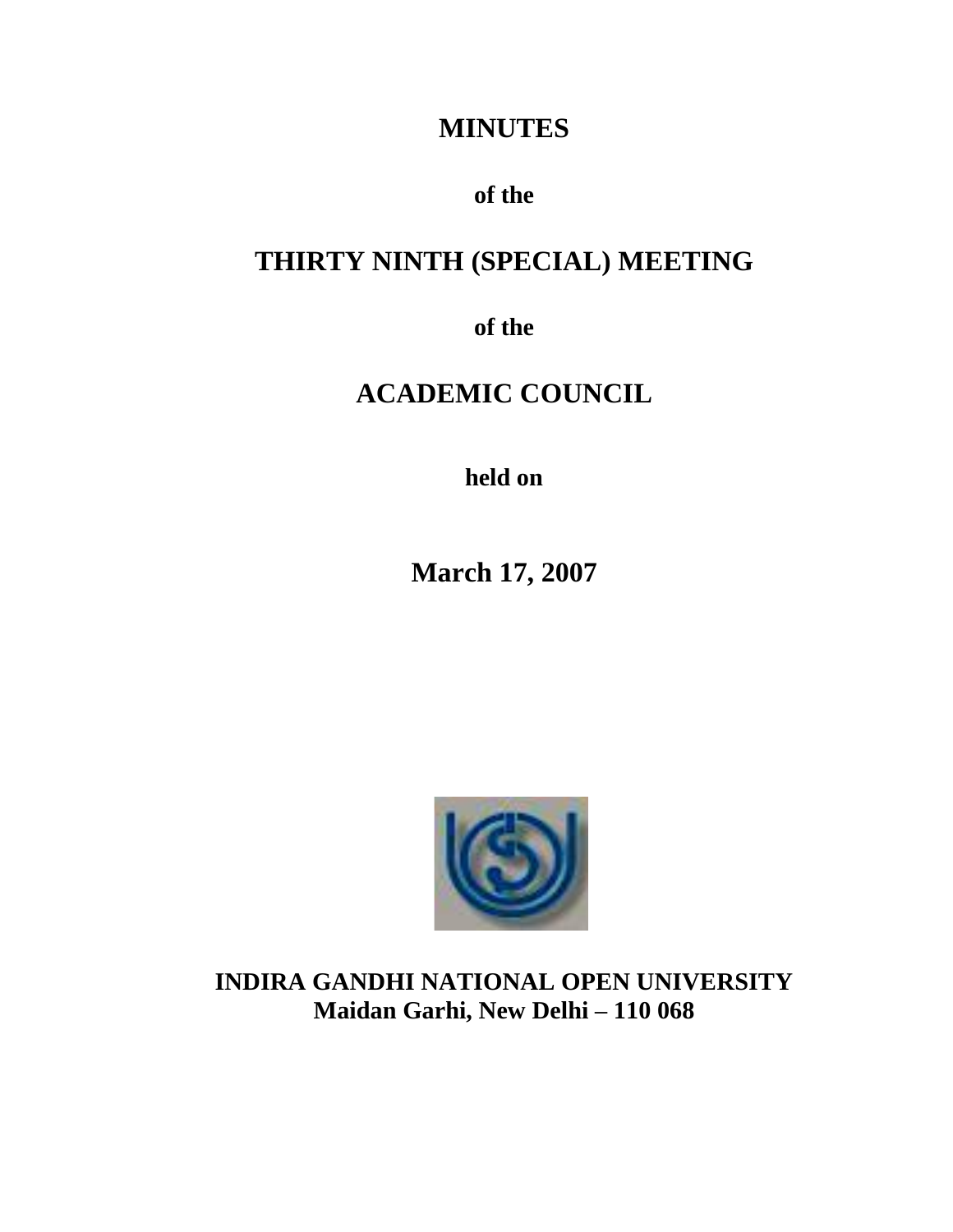### **IGNOU**

### **MINUTES OF THE THIRTY NINTH (SPECIAL) MEETING OF THE ACADEMIC COUNCIL HELD ON SATURDAY, MARCH 17, 2007 AT 1.00 P.M. IN THE CONFERENCE ROOM, BLOCK-8, IGNOU CAMPUS, MAIDAN GARHI, NEW DELHI – 110 068.**

The following were present:

| 1. | Prof. V.N.Rajasekharan Pillai, Vice-Chancellor | <b>Chairman</b>         |
|----|------------------------------------------------|-------------------------|
| 2. | Prof. J.M.Parakh                               | Member                  |
| 3. | Prof. Pardeep Sahni                            | Member                  |
|    | 4. Prof. Parvin Sinclair                       | Member                  |
| 5. | Prof. M.C.Sharma                               | Member                  |
| 6. | Prof. Anu Aneja                                | Member                  |
| 7. | Prof. N.V. Narasimham                          | Member                  |
|    | 8. Prof. S.B. Arora                            | Member                  |
|    | 9. Shri Shashi Bhushan                         | Member                  |
|    | 10. Prof. B.S.Hansra                           | Member                  |
|    | 11. Prof. A.S.Narang                           | Member                  |
|    | 12. Prof. Renu Bhardwaj                        | Member                  |
|    | 13. Dr. T.K.Jena, Reader                       | Member                  |
|    | 14. Dr. Annu J. Thomas                         | Member                  |
|    | 15. Dr. N. Venkateshwarlu                      | Member                  |
|    | 16. Dr. Kamal Vagrecha                         | Member                  |
|    | 17. Dr. Eisha Kannadi                          | Member                  |
|    | 18. Shri S.K.Arora                             | Member                  |
|    | 19. Prof. S.K.Panda                            | Member                  |
|    | 20. Shri V.K.Arora                             | Member                  |
|    | 21. Dr. C.K.Ghosh                              | Member                  |
|    | 22. Dr. Srikant Mohapatra                      | Member                  |
|    | 23. Prof. Kamlesh Mohan                        | Member                  |
|    | 24. Prof. Vijay Kapur                          | Member                  |
|    | 25. Dr. S.S.Rathi                              | Member                  |
|    | 26. Prof. O.P.Mishra                           | Member                  |
|    | 27. Prof. Anil Bhattacharya                    | Member                  |
|    | 28. Prof. S. Sivakumar                         | Member                  |
|    | 29. Dr. O.P.Dewal                              | Member                  |
|    | 30. Prof. B.S. Saraswat, Director, ACD         | <b>Member-Secretary</b> |

Dr. P. Srinivas Kumar and Ms. Suneet Kashyap represented the School of Engineering and Technology, and the School of Law, respectively.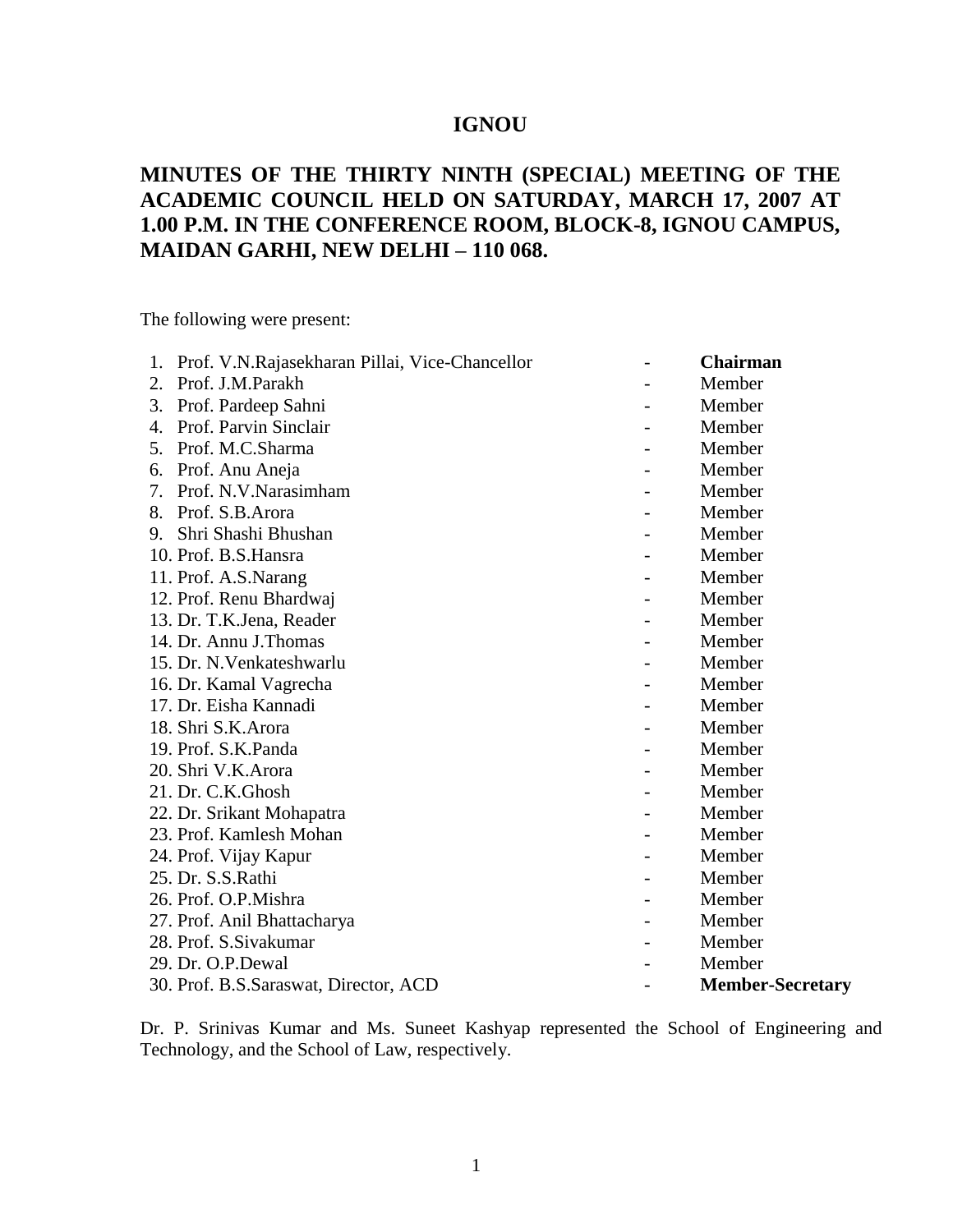Prof. Vijayshri, Prof. N.Balakrishnan, Prof. S.Sadagopan, Prof. Trilochan Pradhan, Prof. T.K.V.Subramanian, Dr. Kapila Vatsyayan, Prof. K.K.Mohammed Yusuff, Prof. Aravind Kumar, Prof. Sridhar Gadre, Dr.T.R. Srinivasan could not attend the meeting.

Sh. K.D.Sharma, Section Officer, Academic Coordination Division was present to assist the Member-Secretary.

At the outset, the Chairman welcomed the members to the  $39<sup>th</sup>$  Meeting of the Academic Council. He welcomed the newly co-opted members to the Academic Council and hoped that the Academic Council will be benefited by their experience and guidance in enabling the University in achieving its goals. He further informed that this special meeting of the Academic Council had been convened to consider the matters relating to the  $18<sup>th</sup>$  Convocation of the University, which was being held at 2.30 p.m. He congratulated the University community, students, teachers and academics and other staff for the same, as the Convocation signified the culmination of their efforts.

The following agenda items were taken up:

#### **ITEM NO. 1 TO CONSIDER AND APPROVE THE LIST OF STUDENTS WHO HAVE QUALIFIED FOR AWARD OF GOLD MEDALS, DEGREES, DIPLOMAS AND CERTIFICATES IN THE 18TH CONVOCATION AND OTHER GOLD MEDALS, LIKE INDIAN BANK SPONSORED MEDALS FOR 'BEST RESEARCH PAPERS', 'BEST SERVICES AWARD', 'INNOVATION IN OPEN AND DISTANCE LEARNING', PROF. RAM REDDY MEMORIAL MEDAL FOR BEST SCORER IN SOCIAL SCIENCE SUBJECTS.**

AC 39.1.1 The Chairman informed that the  $18<sup>th</sup>$  Annual Convocation of the University was being held on Saturday, the  $17<sup>th</sup>$  March, 2007 at the Headquarters as well as at 30 Regional Centres simultaneously, through the tele-conferencing mode for awarding Gold Medals, Degrees, Diplomas and Certificates to the candidates who have qualified for getting the same during the Term-End Examinations held in **December, 2005** and **June, 2006.**

> The statement showing the number of students eligible for  $18<sup>th</sup>$ Convocation (**1,11,699** as on **27.2.2007**) is placed at **Annexure-1**.

> 52 students have been identified for the award of Gold Medals, as per criteria approved by the Academic Council. The list of Gold Medalists is placed at **Annexure-2.**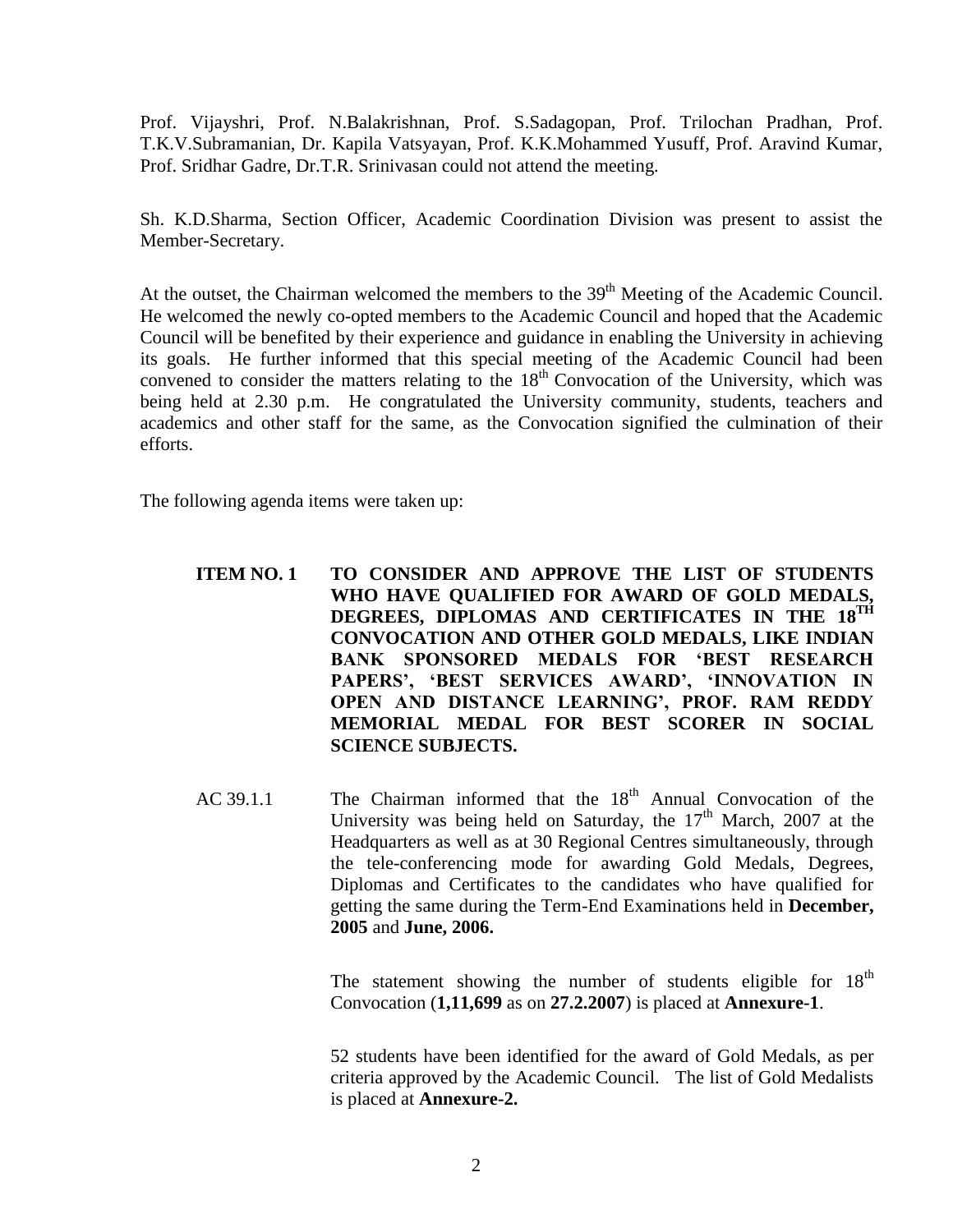(i) The following Research Papers had been recommended by a Committee constituted by the Vice-Chancellor for the award of Indian Bank sponsored Medals :

#### **The Best Research Paper for the award of Gold Medal**:

**"***Role of Defects in Transport through a Quantum Dot Single Electron Transistor***"** by Dr. K.P. Singh, Dr. Subhalakshmi Lamba, Dr. Sushil Lamba and Prof. S.K.Joshi published in J. Applied Physics, 2006, 99, 124503 (124)

#### **The Second Best Research Paper for the award of Silver Medal**:

**"***A Study of Student Attrition and Completion of Distance Education Programmes of IGNOU***"** by Dr. P.K. Biswas and Ms. G. Mythili published in Indian Journal of Open Learning, 2006, 15(2), 165-175.

- (ii) For the award of Gold Medal in **"Innovation in Open and Distance Learning"**, the work of '*Instructional Design'* by Dr. Ajit Kumar, Reader, School of Engineering & Technology, has been recommended by a Committee constituted by the Vice-Chancellor.
- (iii) Mr. Mushtaq Ahmad Sofi, Enrol.No.041564356, meritorious student in M.A. History, has been identified for the award of Prof. G. Ram Reddy Memorial Gold Medal for the best scorer in Social Science subjects.

**Certificates** will be conferred upon the following Regional Centres for **Best Services Award-2006** as per specimen placed at **Annexure-3.** However, Gold Medal will not be awarded during the 18<sup>th</sup> Convocation.

- 1. Bhubaneshwar
- 2. Kolkata
- 3. Delhi-2
- 4. Aizwal
- 5. Cochin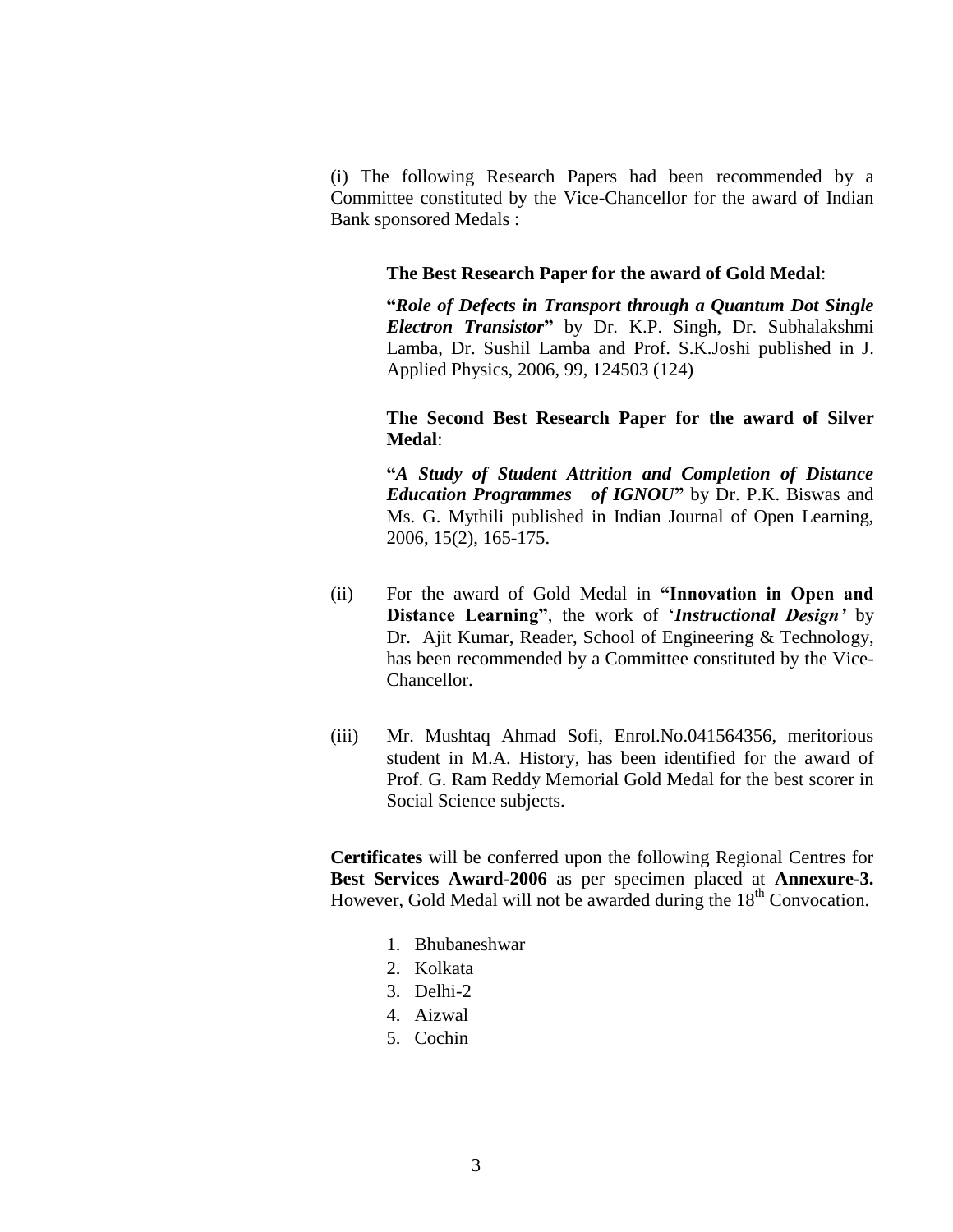**Mr. Stalin Thomas Thermadom (**Enrol.No.**031843005)**, a student of **B.Com.** has been chosen for **'Prof. Grover award for the Best Student' of B.Com. from among the Physically challenged category.** The award has been constituted by an Endowment Fund of Rs.1,00,000/- (Rupees one lakh only) donated by Prof. R.K.Grover, former Professor/Director, School of Management Studies, which has been considered and approved by the Board of Management at its  $86<sup>th</sup>$ Meeting held on 01.04.2006 (BM 86.12.1). Since no Physically Handicapped student in M.Com. Programme has been found eligible for the award, Mr.Thermadom will be given a cash award of **Rs.3000/-** as approved by the Board of Management.

- AC 39.1.2 The Academic Council approved the statement of eligible students, gold medalists and specimen certificate placed at **Annexure-1, 2 and 3,** respectively.
- **ITEM NO. 2 TO CONSIDER AND APPROVE THE RECOMMENDATIONS OF THE COMMITTEE CONSTITUTED BY THE VICE-CHANCELLOR TO WORK OUT THE MODALITIES FOR SELECTION OF THE STUDENTS FOR AWARD OF PROF. G. RAM REDDY MEMORIAL GOLD MEDAL FOR THE BEST SCORER IN MASTER'S DEGREE PROGRAMMES IN SOCIAL SCIENCE SUBJECTS.**
- AC 39.2.1 The Chairman informed that the Academic Council's Standing Committee at its 22nd Meeting held on 21.02.2007 had considered and approved the proposal for award of Prof. G. Ram Reddy Memorial Gold Medal for the best scorer in Master's Degree Programmes in Social Science subjects beginning from the  $18<sup>th</sup>$  Convocation (ACSC 22.8.2). The ACSC further resolved that a Committee may be constituted by the Vice-Chancellor to work out the modalities for selection of the student eligible for award of Gold Medal**.** In pursuance of the decision of the ACSC, he constituted a committee which met on 28.2.2007. A copy of the Minutes of the Meeting of the Committee is placed at **Annexure-4.**
- AC 39.2.2 The Academic Council considered and approved the recommendations **(Annexure-4)** of the Committee for selection of the students for award of Prof. G. Ram Reddy Memorial Gold Medal for the Best Scorer in the Master's Degree Programmes in Social Science subjects.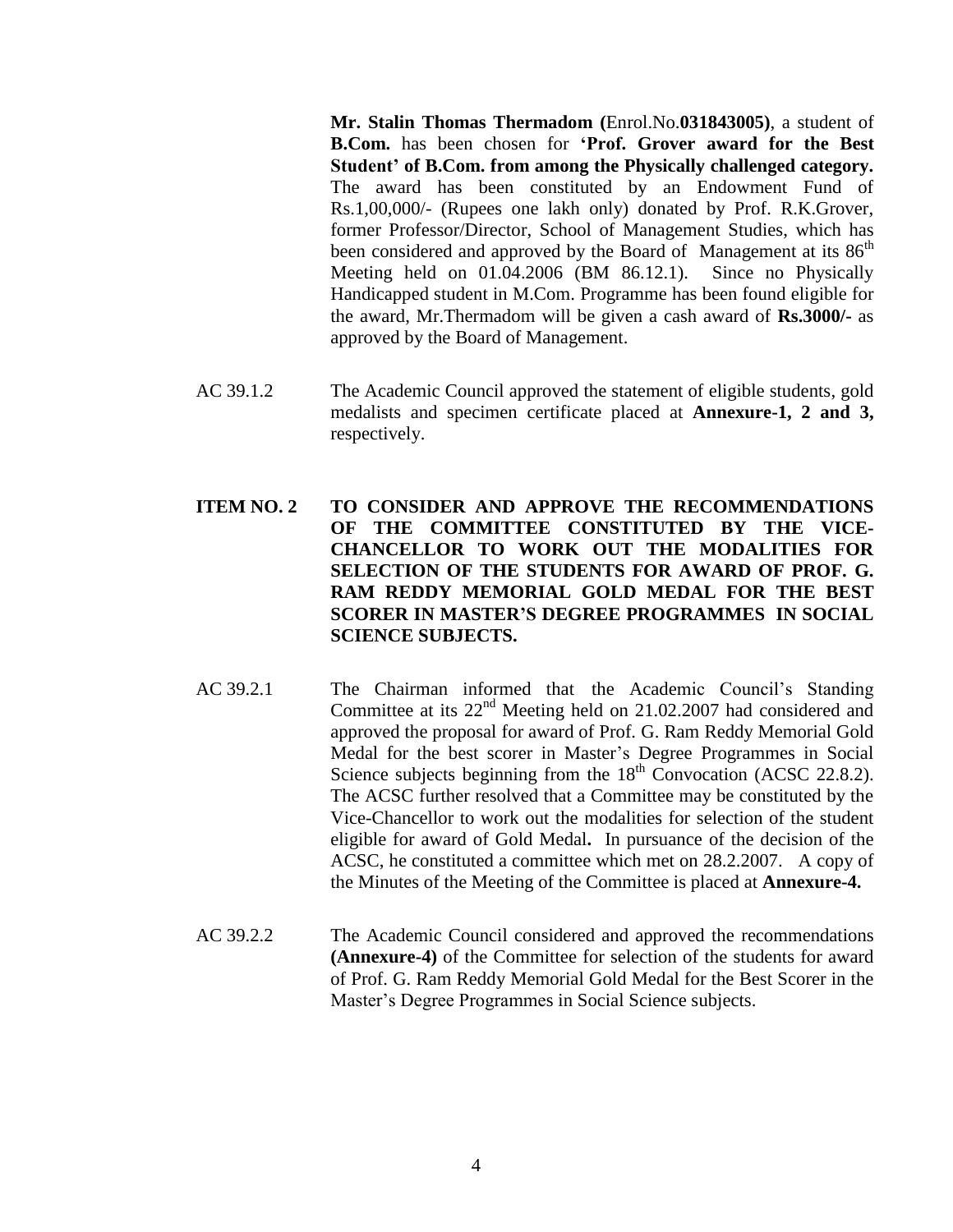#### **ITEM NO. 3 TO NOTE FOR INFORMATION THE PROPOSAL OF INTRODUCTION OF EXAMINATION FEE.**

AC 39.3.1 The Chairman informed that it has been observed that a large number of students submit their examination forms for appearing in the Term End Examination (TEE), but do not actually appear in the examinations, thereby resulting infructuous expenditure on making arrangements for conduct of examinations for such students. During the year 2005-06 i.e., in December 2005 TEE and June 2006 TEE, a total of 5.67 lac students applied for examination but only 3.28 lac students have appeared in the TEE.

> The matter was considered by the Board of Management at its meeting held on 26<sup>th</sup> February 2007. The Board approved introduction of an Examination Fee of Rs.50/- per course from December 2007 TEE onwards to ensure that only those students who actually intend to appear in the examinations are permitted and to avoid infructuous expenditure. The SRE Division will devise the modalities for introduction of Examination Fee which will be implemented with the approval of the Vice-Chancellor.

AC 39.3.2 The Academic Council approved the introduction of Examination Fee of Rs. 50/- per course from December 2007 TEE onward. The modalities for introduction of Examination Fee will be devised by the SRE Division which will be implemented with the approval of the Vice-Chancellor.

#### **ITEM NO. 4 TO NOTE FOR INFORMATION OF THE PROPOSAL FOR INTRODUCTION OF RE-EVALUATION OF ANSWER-SCRIPTS.**

- AC 39.4.1 The Chairman informed that the University has been receiving several requests from the students for re-evaluation of their answer-scripts, who are not satisfied with the Term-End Examination results communicated to them, instead of the current arrangement of re-checking. The matter has been placed before the Board of Management at its meeting held on 26.2.007 and has approved the introduction of re-evaluation from June, 2007 TEE onwards by charging Rs. 300/- per answer script.
- AC 39.4.2 The Academic Council approved the introduction of re-evaluation of answer-scripts from June 2007 TEE onwards. The SRE Division will finalize the modalities for introduction of re-evaluation of answerscripts with the approval of the Vice-Chancellor.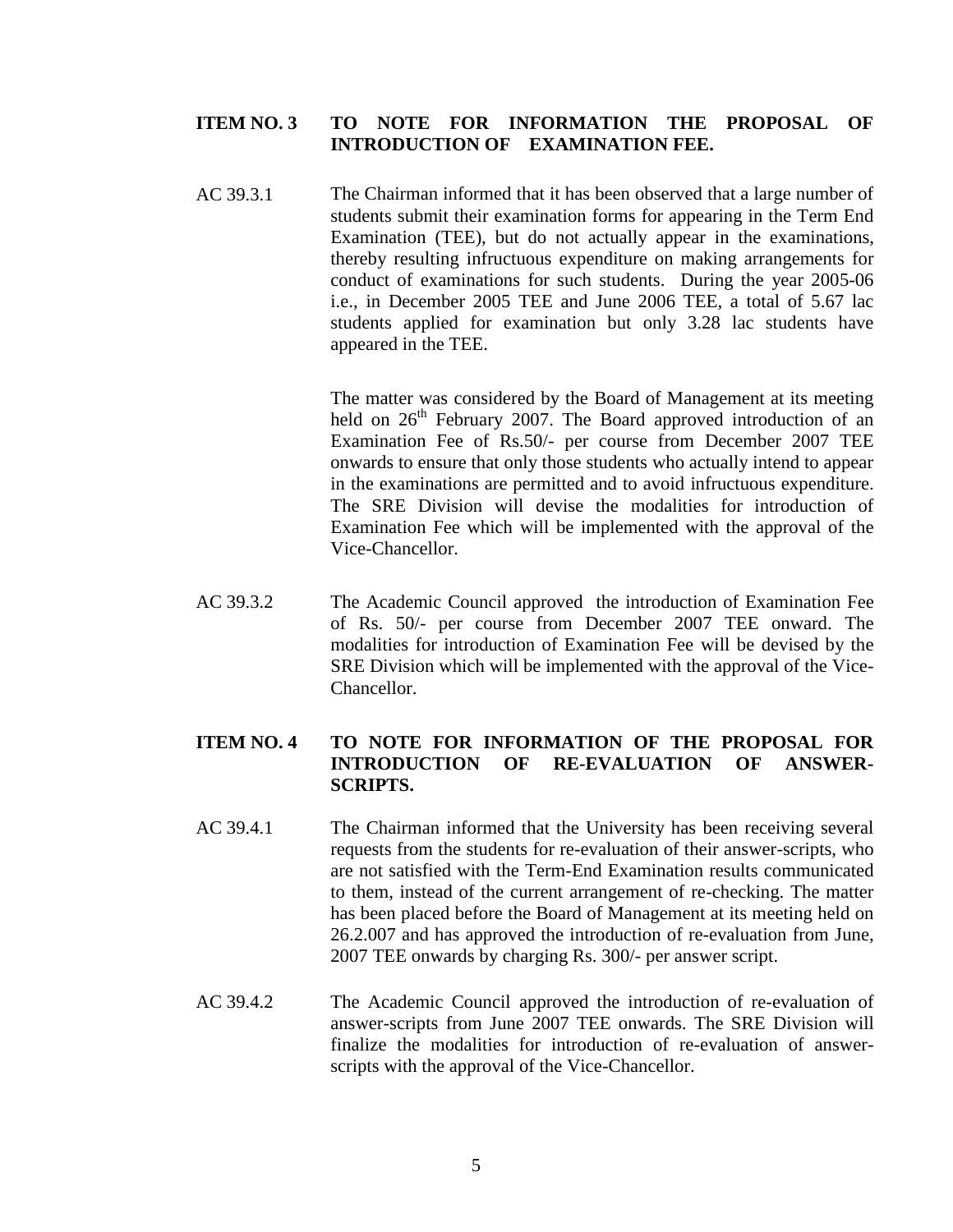#### **ITEM NO. 5 TO CONSIDER AND APPROVE THE GUIDELINES FOR AWARD OF RESEARCH AND TEACHING ASSISTANTSHIPS.**

AC 39.5.1 The Chairman informed that the Board of Management at its  $36<sup>th</sup>$ Meeting held on 24-2-1994 approved the proposal on the procedure should be followed for selection of candidates for Junior Research Fellowships in the University. Further the Board of Management and Planning Board approved the research policy of the University in principle to institute a scheme of 10 Research Fellowships and 05 Research Associateships each during the Eighth Plan for its implementation from the year 1995, 1996 onwards for a period of five years. Subsequently the Research Council of the University while considering the proposal for reviving the research activities in the University constituted a Sub-Committee with certain specific terms of reference. The Committee at its meeting held on 30.4.2001 made recommendations for offering the Junior Research Fellowships (JRFs) by each discipline in a School. Though the recommendations regarding offering of the 03 JRFs were not placed before the Research Council/Academic Council earlier, there were presented in the status paper on research activities of the University placed before the Research Council at its  $8<sup>th</sup>$  Meeting held on 21.11.2006 and the Research Council resolved that JRFs be awarded on specific request from disciplines. A Committee was constituted by the Vice-Chancellor for framing the guidelines for award of Research and Teaching Assistantships. The Committee framed the guidelines for IGNOU-DEC Research and Teaching Assistantships. The candidates will be registered in the University for Ph.D. Degree under the rules of the University/ a State Open University.

> The draft guidelines prepared by the Committee were placed before the Board of Management at its  $89<sup>th</sup>$  Meeting held on February 26, 2007. The same have been approved by the Board.

- AC 39.5.2 He further informed the members about this unique scheme which has been introduced by the Indira Gandhi National Open University for the Research Scholars to gain experience in the working of the system along with their research. He also informed that this scheme will help to create a pool of talented research scholars/capable manpower for the ODL system in the country with advanced training in both research and teaching in ODL. He allayed the fears of members that the scheme is intended for replacing teachers.
- AC 39.5.3 The Academic Council considered and approved the guidelines for IGNOU-DEC Research and Teaching Assistantships approved by the Board of Management (**Annexure-5).**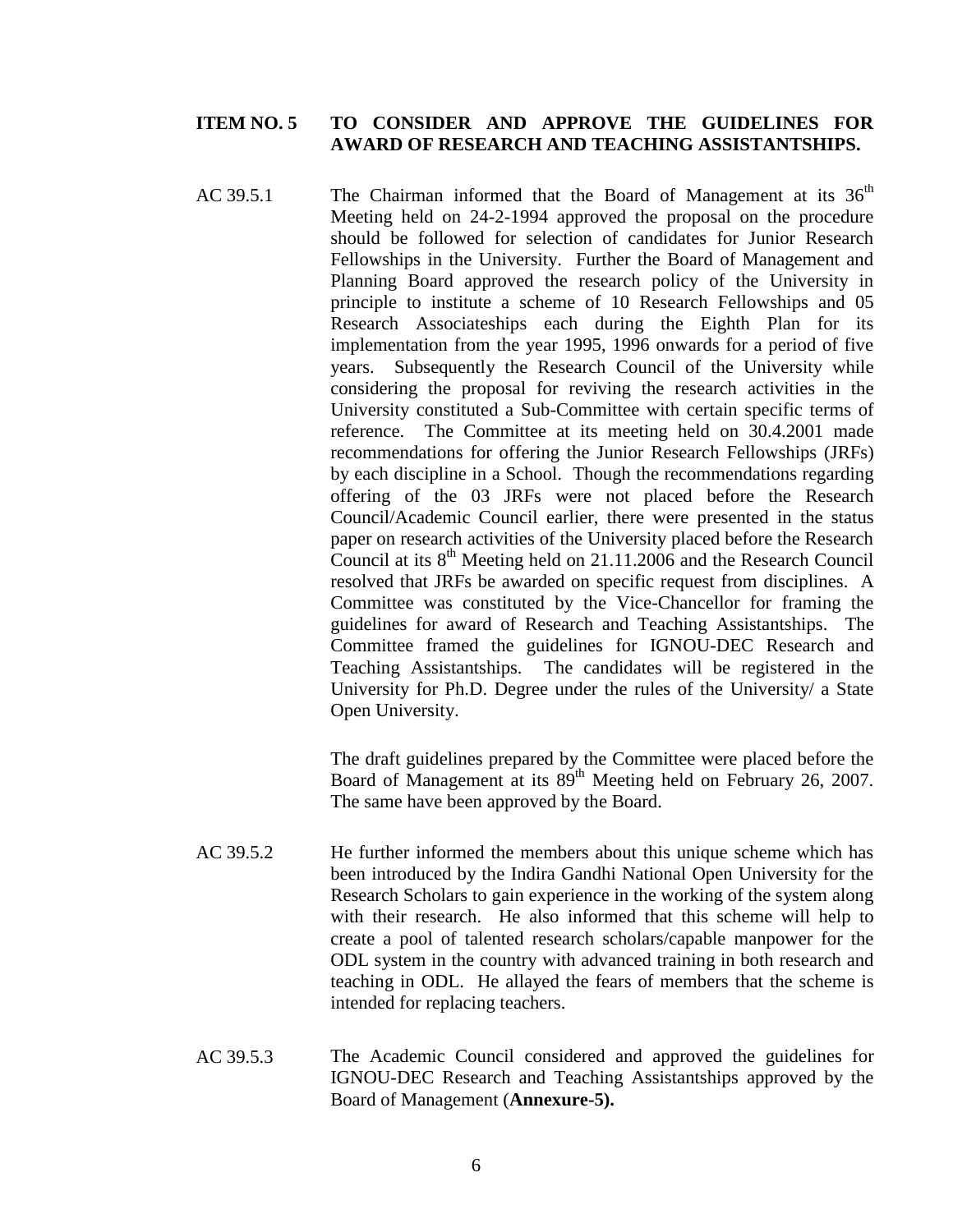#### **ITEM NO. 6 TO CONSIDER AND APPROVE THE MINUTES OF THE MEETING OF THE ADVISORY COMMITTEE ON 'MODULE ON ODL FOR DISTANCE LEARNERS' AND 'TRAINING MODULE FOR ACADEMIC COUNSELLORS' HELD ON JANUARY 23, 2007.**

- AC 39.6.1 The Chairman informed that the Academic Council at its  $37<sup>th</sup>$  Meeting held on November 22, 2006 considered and approved the proposal to have a compulsory component of Theory, Practice and Technology of Open and Distance Learning for all learners in IGNOU. The Academic Council approved the proposal subject to the following:
	- (i) a Committee of experts in the ODL Pedagogy and Technology will deliberate the matter and its recommendations will be placed before the School Boards for integrating this compulsory course following the existing procedure;
	- (ii) focus of the course should be study skill oriented in use of educational and media technologies; and
	- (iii) as the programmes are offered at certificate, diploma, undergraduate degree, post-graduate degree and doctoral level, there cannot be uniformity of contents of the proposed course as the requirements of each category of learners would be different.

In pursuance of the above decision of the Academic Council, an Advisory Committee was constituted by the Vice Chancellor. The Committee met on January 23, 2007 and drafted the syllabi of the two modules "Pedagogy, Science and Technology of Open and Distance Learning" (a Core Module for Distance Learners of Open University System) and Training Module on "Training of Academic Councilors".

- AC 39.6.2 During the discussion, it was pointed out that the syllabi placed before the Academic Council require detailed consideration by the School Board of Schools of Studies so that a proper module can be offered to the learners.
- AC 39.6.3 The Chairman advised the members to send their inputs to the Chairman within 15 days, so that decision in the matter could be expedited.